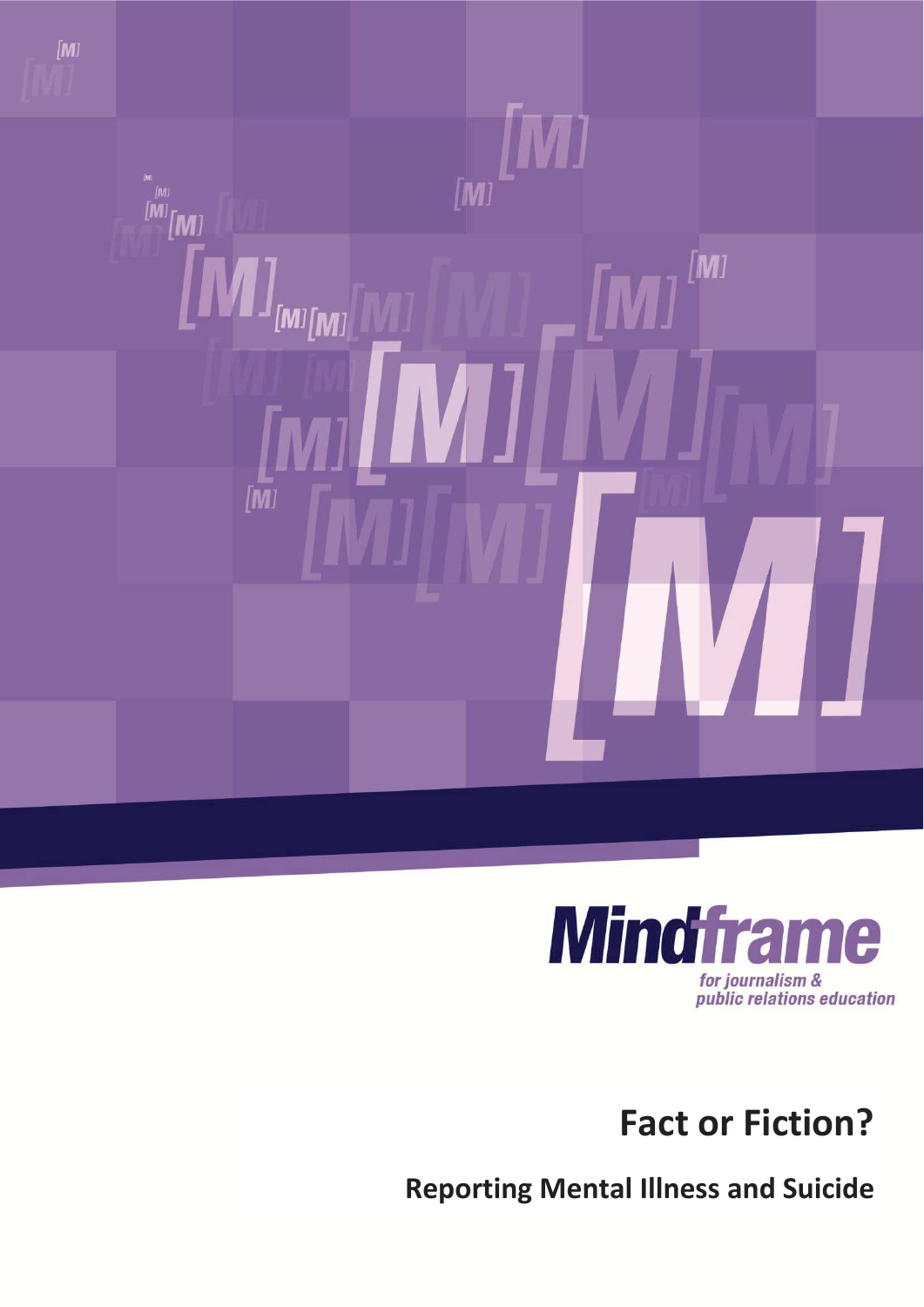

# **Media effects on suicide: Fact or fiction?**

There has long been debate about whether media portrayal of suicide leads to imitation or 'copycat 'suicide. An Australian review has concluded that there is an association between non-fictional media portrayal of suicide and actual suicide, and in some cases this association is likely to be causal *(Pirkis &Blood, 2000).* 

This has implications for the way suicide is represented in the media. In particular, it becomes important to consider the potential effect of a report on an emotionally vulnerable individual. People in despair are often unable to identify solutions to their problems, and may be influenced by what they read, view, or hear. The effect may be more profound if someone feels able to identify with the person who died, perhaps because they are in the same age group or share similar experiences or ideals. An explicit report, particularly one which provides details about the method of self-harm, may lead those who are vulnerable to take a similar course of action.

Some of the most vulnerable people in our community are those with a mental illness, and they are at particular risk for self-harm or suicide. Psychological autopsy studies show that up to 90% of people who die by suicide may have been suffering a mental disorder at the time of their death *(Penrose-Wall, 1999).*It can be extremely difficult for people to seek help, in a society in which the old fears and misconceptions about people with mental illness still hold sway. Indeed, some have said that the social stigma can be more debilitating than the illness itself.

While the media effects debate is an ongoing area of research, health professionals and the public do consider the media an important influence on attitudes toward mental health and illness *(Francis et al, 2001, Pirkis & Francis 2012).*In general, the media does take a sensitive approach to reporting mental illness and suicide, as demonstrated by the recent Australian review. However, there are still instances where emotive or discriminatory language, exaggerated headlines and careless references can reinforce public misunderstanding and prejudice.

## **Dancing in the dark: Understanding mental illness**

"Pregnant women don't lose their marbles:-study"

If you ask a member of the public to define asthma or diabetes, you are likely to receive a reasonably accurate and consistent answer. We may not all be able to explain the medical detail, but most of us have a fair idea of the meaning. Try asking for a definition of schizophrenia or personality disorder. You are likely to be met largely with confusion or with misconceptions.

While the importance of information about physical health is widely acknowledged, the Australian community understands of mental health and mental illness is far less comprehensive. Many people cannot correctly

recognise mental disorders and do not understand the meaning of psychiatric terms *(Jorm, 2000: 396).* 

Perhaps the most common misunderstanding is that people with mental illness are violent and dangerous. While this may be true in some cases, the generalisation has been made far too widely. Other common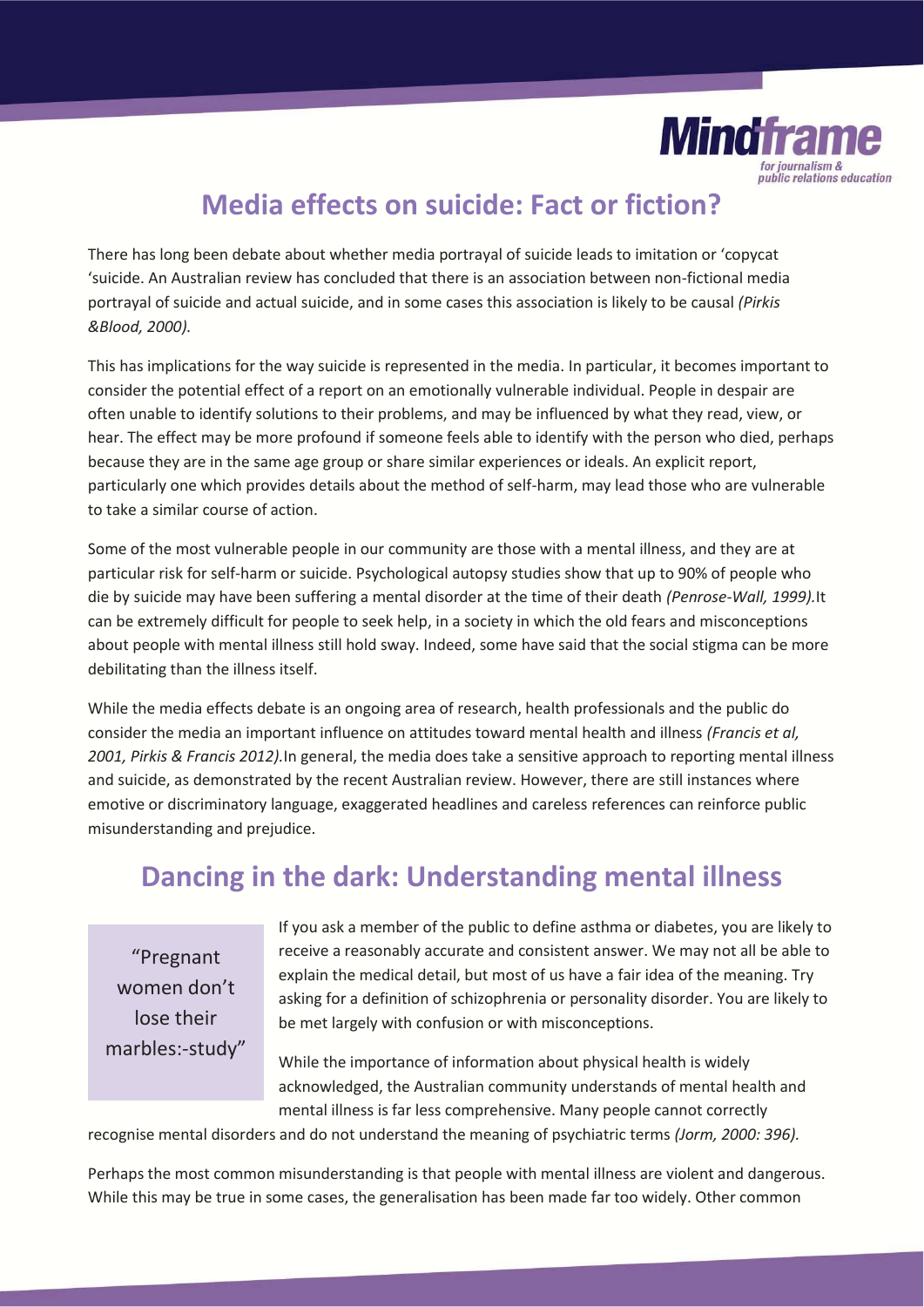

misconceptions are that people with mental illness are somehow to blame for their condition, that they cannot contribute to society, or that they can never recover. These attitudes contribute to a significant amount of prejudice against the mentally ill, which may prevent people from seeking help. Stigma may also affect people's recovery, contributing to low self-esteem and decreased social contact. In contrast to physical health issues, most people in our community avoid even discussing the subject of mental illness, dancing around the issue in the shadow of these pervasive misconceptions.

# **The role of the Media: Framing and agenda-setting**

Several media models suggest that the media constructs meaning by framing images of reality in a predictable and patterned way (McQuail, 1994). In the process of selecting, sorting and 'making sense 'of the news, events are contextualised based on a pattern of accepted themes (Hazelton, 1997).While the audience is increasingly recognised as an active participant in constructing meaning, the framing strategies used in presenting stories can significantly influence how an audience comes to understand or evaluate an issue.

The media is also conceptualised by many authors as having an 'agenda-setting' role, referring to the ability of the media to lend structure or importance to issues, by making decisions about the type and extent of information to be presented *(McQuail, 1994).* 

Selective use of language can also influence the perception of an issue as trivial or important *(Hazelton, 1997).*It follows that journalists may contribute, consciously or unconsciously, to the way mental health is discussed and debated. If the themes used in reporting mental illness and suicide are predominantly negative, based on concepts such as crisis and risk *(Hazelton, 1997),* this will influence the public perception of mental health issues in general. Journalists can contribute positively

"Boy rapper's wife tries suicide"

by considering the framing of stories and features, and by employing the information role of the news media to present material which will improve public knowledge.

# **Choices and challenges: The public interest**

Reporting on mental illness and suicide raises a number of issues central to the practice of professional journalism: accuracy, credibility of source, ethical considerations and accountability. These considerations are interpreted in the Australian Journalism Association Code of Ethics, which requires journalists to

"Report and interpret honestly, striving for accuracy, fairness and disclosure of all essential facts" and "…not place unnecessary emphasis on personal characteristics, including…physical or intellectual disability".

A challenge when reporting on these issues is the potential conflict between professional, ethical and commercial values. What the public is interested in may not actually be in the "public interest". Journalists have an audience to satisfy but this needs to be balanced with sensitivity toward the issues and people involved. In some cases there may be an ethical conflict between the need to report a story in a certain way, to maximise impact, and the way it might be constructed to promote greater understanding. These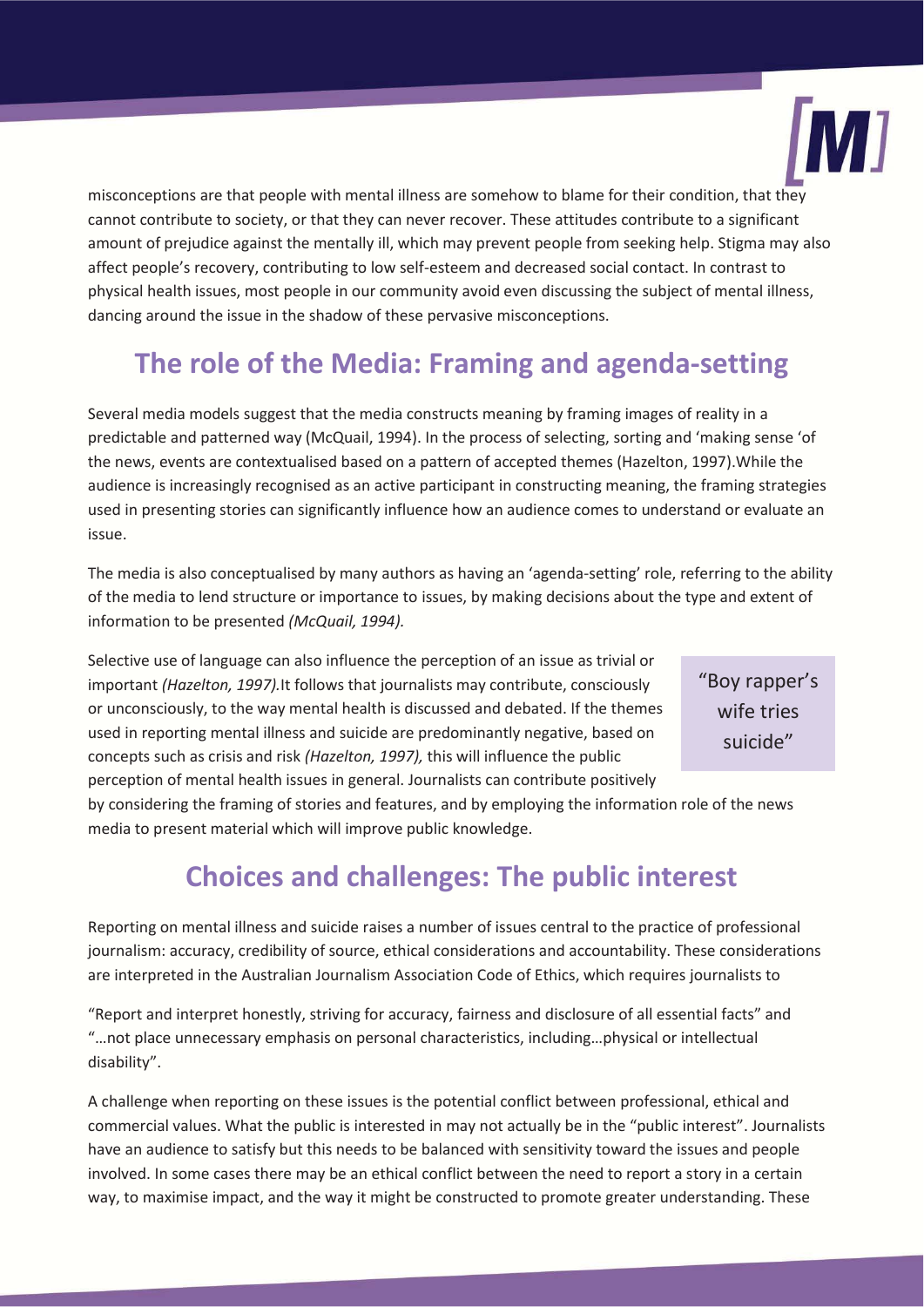

conflicts are inevitable but can be managed. One important consideration is what information the audience actually needs – sensitive details should not be reported merely for their commercial potential.

The need to consider the public interest is reflected in the way the Herald and Weekly Times frames their policy on professional conduct, which includes guidelines for the reporting of suicide: "the public interest is the only test that may occasionally justify divergence from the standards of conduct set out in this policy.

The public interest includes:

- detecting or exposing crime or serious misdemeanour;
- detecting or exposing seriously anti-social conduct;
- protecting public health and safety;
- preventing the public from being misled by some statement or action of an individual or organisation;
- detecting or exposing hypocrisy, falsehoods or double standards of behaviour on the part of public figures or public institutions and in public policy."*(Quoted in Hurst & White, 1994)*

# **Accuracy: Looking beyond the facts**

Common tenet of professional journalism is 'reporting the facts accurately'. While this is true, a broader understanding requires the journalist to ensure accuracy not only of the individual facts, but also in regard

to the context of reporting. This may involve challenging the traditional way in which a story is reported to ensure that the frame or "angle" of the story accurately reflects the situation.

One way to challenge traditional frames is to consider a broader range of alternative sources. This is important when reporting on suicide and mental illness, as these are complex issues and there are different levels of understanding in the community. For example, a police officer may

describe a person as 'psychotic'. While the police and courts are valuable sources of news, medical information of this nature should be confirmed before it is reported. Contextual accuracy requires not only checking whether the person has a diagnosed mental illness, but also whether this is a key issue in the story, or if there are other factors involved.

An Australian study has shown that many reports on suicide lack contextual accuracy. Some feature an over-dramatisation of events and "a lack of understanding of the overall picture of national suicide" *(Blood et al, 2001).*For example, reports frequently emphasise selected age groups, particularly young people, because youth suicide is so emotive.

Many reports portray suicide as a social phenomenon and miss the opportunity to reinforce that suicide risk is related to mental disorder *(Pirkis et al, 2001, Pirkis et al, 2008).*Expert sources can provide an understanding of the data and a range of views, ensuring that alarmist interpretations are avoided.

"What is killing Australia's youth? Drugs, cars & suicides"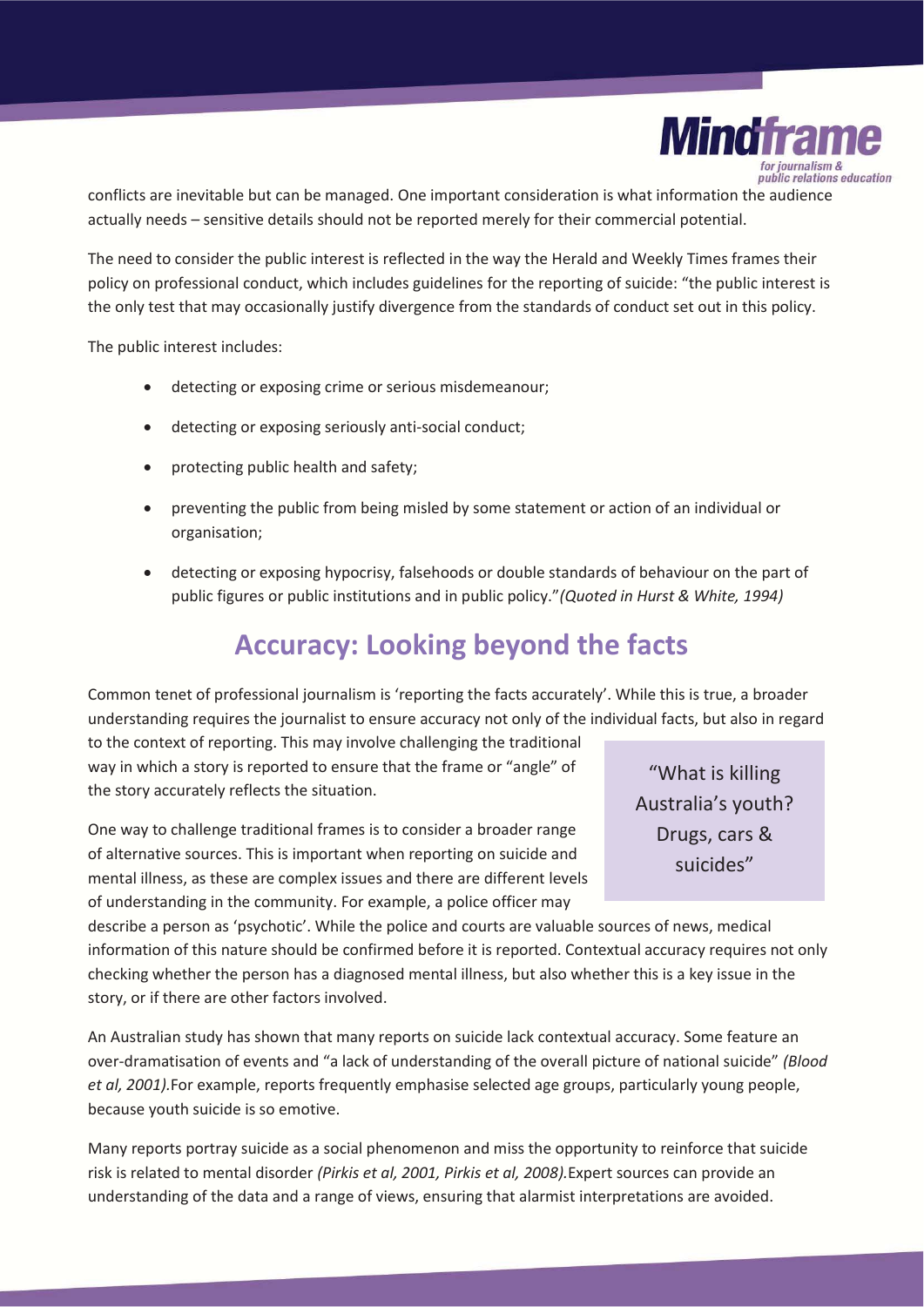

Information about risk factors and possible warning signs of suicide can lend the report balance and emphasise that suicide can be prevented.

# **Words and whispers: The language of mental illness**

Certain words and phrases create strong images, but it is important to ensure that these are balanced and accurate. A recent study of reporting on mental health and mental illness in Australia found that almost 20% of reports were using out dated or colloquial language such as "cracked up","insane","mad","lunatic" and "mental patient" - the sort of words people used to whisper behind closed doors. Well, maybe some

"Psychopath on the rampage"

witnesses or experts still use such words, but quoting this type of language in news reports only adds to stigma and misconceptions.

Words associated with mental illness are also often used in news coverage of issues unrelated to mental health, particularly in sports, business and financial news, where negative words such as "mad","maniac","insane","lunatic" and "loony" are often used. Using medical terminology out of context can lead to

misunderstanding. For example, the word "schizophrenic" is often used to denote ambiguity, such as the "schizophrenic economy". This perpetuates the widely accepted myth that schizophrenia means "split personality", which is not accurate. Similarly, the word suicide is used in unrelated news coverage, for example, in the context of "career suicide" or "political suicide", which may contribute to suicide being normalised.

 Other words may appear accurate or inoffensive, but carry negative connotations. "Deranged" and "demented" denote a confused state, but in practice these words imply a dangerous or unpredictable person.

The word "psychotic" indicates medical state in which a person experiences delusions or hallucinations and may be confused or frightened. In common use, however, this word suggests someone dangerous who is not in control of their

"Psycho killed homeless man"

## "Deranged killer on the loose"

actions. "Mental patient", while previously used to refer to someone undergoing treatment in a psychiatric institution,

is rarely relevant in today's society, where most people are treated in the community. Many people who experience mental illness are well much of the time. It is perhaps more accurate and less stigmatising to refer to a person simply as someone who has had a mental illness.

If in doubt about the relevance of a particular term or phrase used in relation to mental illness, check with a mental health professional or organisation (contacts available on the *Mindframe* for Universities website at www.mindframe-media.info).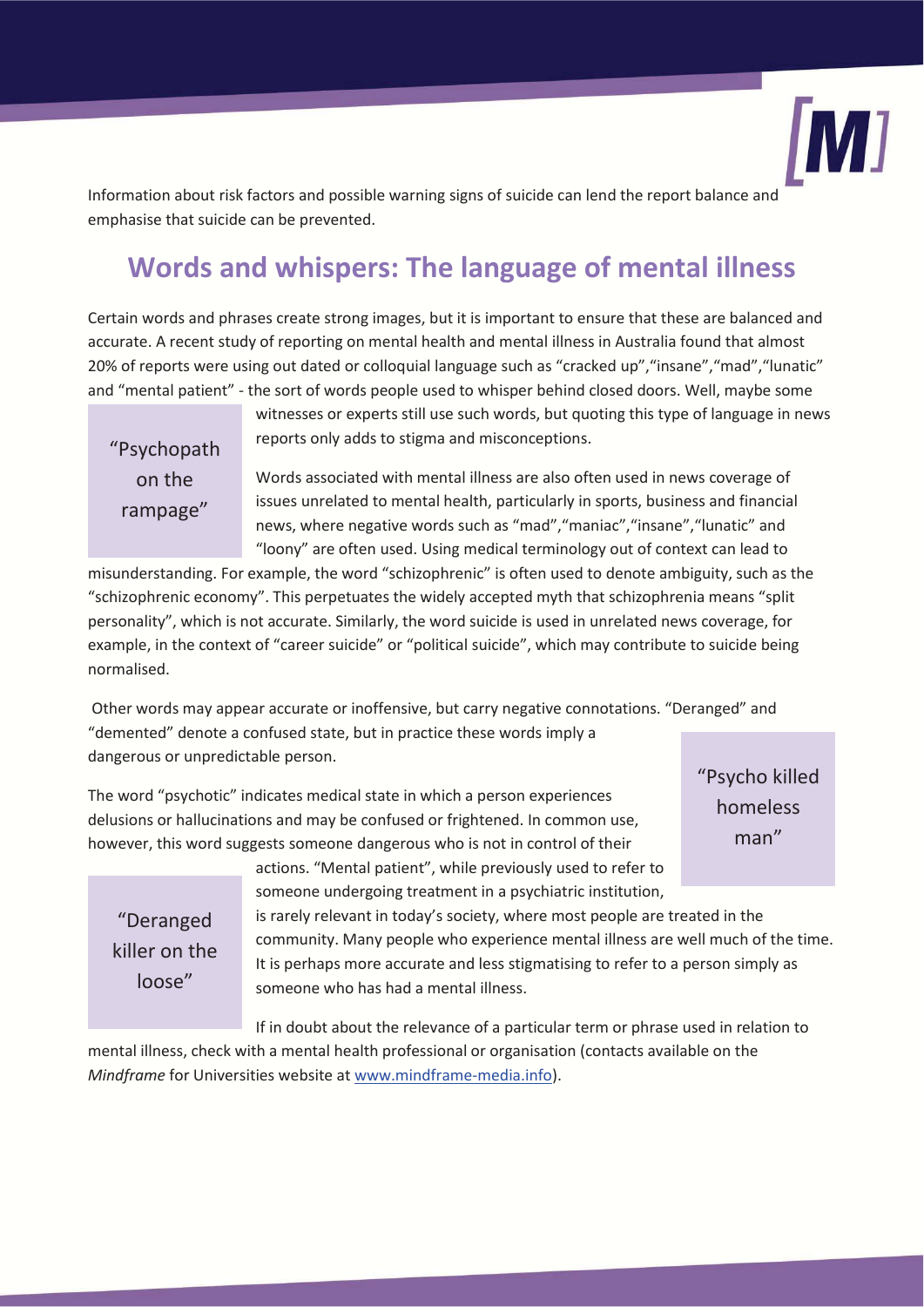

# **Mad, bad and dangerous: The myth of mental illness and violence**

 It is common for media reports to link mental illness and violence *(Francis et al, 2001, Pirkis & Francis, 2012)*, for several reasons. Journalists often work within and react to frame of conflict, so mental health issues are often reported within this context, rather than in a positive way. Media professionals may feel justified in reporting a story from a 'public safety 'perspective and unintentionally over-emphasise the risk of violence. Such portrayal may also be favoured because it captures audience interest and it is easier to reinforce audience views than to challenge them.

Recent research shows that the vast majority of people with mental illness are not violent; indeed many violent people have no history of a mental disorder. The most common mental health problems, depression and anxiety disorders, have little or no association with violence *(Brennan et al, 2000, Torrey, 1994).* 

## "Anti-depressant drug blamed for killing"

There is an increased risk of violent acts in certain types of mental illness, including schizophrenia and other psychotic disorders, but not everyone with the illness will be prone to violence. The risk is largely associated with people who already have a history of violence or are not being treated with appropriate medication *(Torrey, 1994).*The risk is also increased if a person with a psychotic illness uses drugs or alcohol *(Arseneault et al, 2000).*In fact, research shows stronger links between violence and substance abuse than between violence and mental illness *(Noffsinger and Resnick, 1999).* 

## **How can current reporting be improved**

A study was commissioned in 2000 to evaluate whether reporting of mental health and suicide in Australia is consistent with guidelines developed by the Commonwealth Department of Health and Aged Care. Results showed that the majority of reports on mental health or mental illness are accurate and appropriate, but reports on suicide are less consistent with the guidelines.

Key areas which can be improved are:

**Avoiding descriptions of self-harm:** In 50% of reports on suicide the method of self-harm was described in detail, which may encourage vulnerable people to take a similar course of action.

**Using appropriate language about suicide:** Over 40% of items relating to suicide included examples of inappropriate language, including phrases that suggest completed suicide is a desirable outcome e.g. "successful suicide attempt", or "failed suicide attempt". Sensationalist terminology was often used to describe the prevalence of suicide in the community e.g. "suicide epidemic", "suicide rates are out of control".

**Using appropriate language about mental illness:** Unnecessarily dramatic or sensational terminology, or phrases such as "crazy", "lunatic", "insane", were used in almost 20% of reports on mental health and mental illness.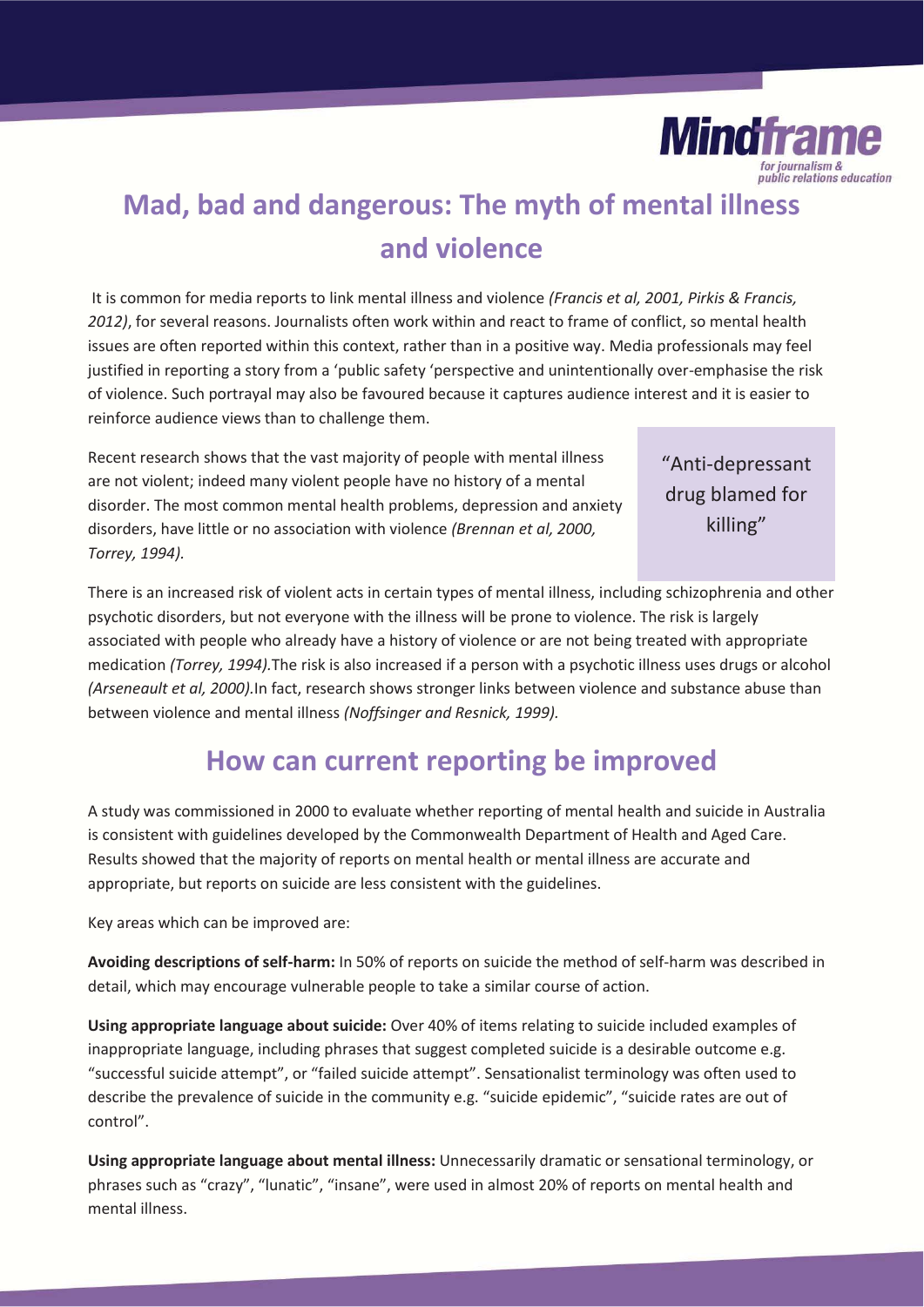

**Avoiding stereotypes:** 15% of items included stereotypes about mental illness, often generalising violent behaviour as a characteristic of all people with mental illness. Other stereotypes included portraying mental illness as a human failing and a "life sentence".

**Encouraging people to seek help:** Very few items (7%) provided information on help services. Around 50% of items on suicide did not make the link between suicide and mental health problems which can be treated. *(Pirkis et al, 2001, Pirkis et al, 2008)*

# **Guidelines for professional reporting**

The following guidelines are consistent with the Australian Government resource 'Reporting Suicide and Mental Illness: A resource for media professionals 'developed in consultation with media organisations and professionals.

### **Reporting suicide**

**1. Do not give undue prominence to reports on suicide** as this may glorify the act for those who are vulnerable, and may be distressing to families bereaved by suicide. This includes locating reports appropriately, so that they are not on the front page of a newspaper and not the leading item in broadcast reports.

**2. Avoid repeated coverage of suicides**, as this may normalise suicide as an acceptable option.

**3. Avoid using the word "suicide" as part of a headline**, to minimise risk of sensationalising or normalising suicide.

**4. Avoid using photographs and television footage relating to suicide**. Specifically, avoid featuring the suicide scene, precise location or method and ask permission before using photographs of the deceased and his or her family.

**5. Do not portray suicide as a romantic or glamorous solution to problems.** 

**6. Treat the bereaved with sensitivity, and respect their privacy**, particularly as the bereaved may be at heightened risk of suicide themselves.

**7. Avoid discussion of the method of self-harm used**, to reduce the potential for imitation by others.

**8. Avoid using language which suggests that completed suicide is a desirable outcome**. For example the term "completed suicide" can be used instead of "successful suicide" and "non-fatal suicide attempt" can be used instead of "unsuccessful suicide attempt".

 **9. Reinforce that suicide is often related to mental illness, and promote help seeking behaviour**. Suicide is not merely a social phenomenon. Although thoughts of suicide may be quite common, acting on them is not.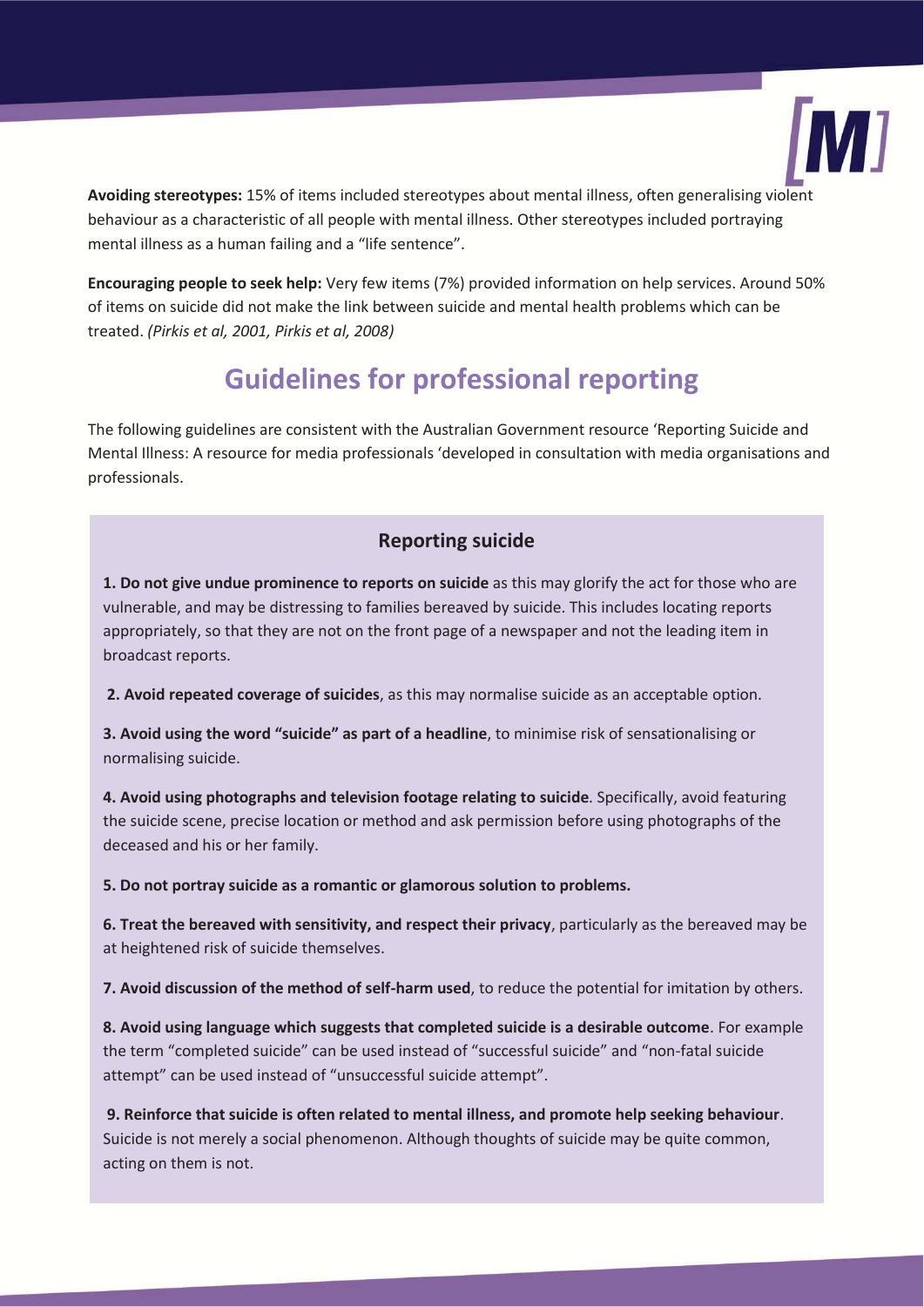

### **Reporting mental illness**

**1. Confirm references to mental illness are relevant and accurate**. For example, If the headline asserts that an individual has a mental illness (either implicitly or explicitly) ensure this is confirmed and is relevant to the story.

**2. Avoid out dated, negative or colloquial terms**, such as "insane", "lunatic", "maniac", or "mental patient". Although colloquial words in other contexts may add "colour" to a report, most colloquial expressions used to describe mental illness are stigmatising and should be avoided.

**3. Use medical terminology appropriately**. Medical terminology is to be used only if it has been provided by an expert. Do not use medical terms out of context (e.g. 'the schizophrenic economy") as this may add to misunderstanding about certain illnesses.

**4. Avoid sensationalism**. For example, by not using terms such as "mental prison" or "victim of mental illness".

**5.Avoid stereotypes**, such as portraying people with mental illness as violent, unpredictable, unable to work, or unlikely to get better. It is also recommended that news reports recognise that "mental illness" covers a wide range of conditions, symptoms and effects.

**6. Emphasise the person rather than the illness**, by using descriptions such as "person with schizophrenia" instead of "a schizophrenic".

**7. Respect privacy**. Before deciding to publicise a person's mental illness, consider whether the person has given permission and the potential impact on the person.

**8. Promote the use of mental health services**, by including phone numbers for state, national or local services.

#### **Need to know more...?**

This guide is part of a kit of resources provided to each university in Australia. The *Mindframe* for Universities kit includes a CD of teaching resources for journalism lecturers and tutors, a CD for journalism students, and video resources on VHS cassette. A copy of the students' should be held in your university library or at the school of journalism. You will also find reference materials for students of journalism on the *Mindframe* for Universities website (www.mindframe-media.info).

In addition, the *Mindframe* website has been developed to provide information for journalists and other media professionals in Australia. These websites provide information about:

- x Rates of suicide and mental illness in Australia
- x Risk factors and warning signs for suicide and mental illness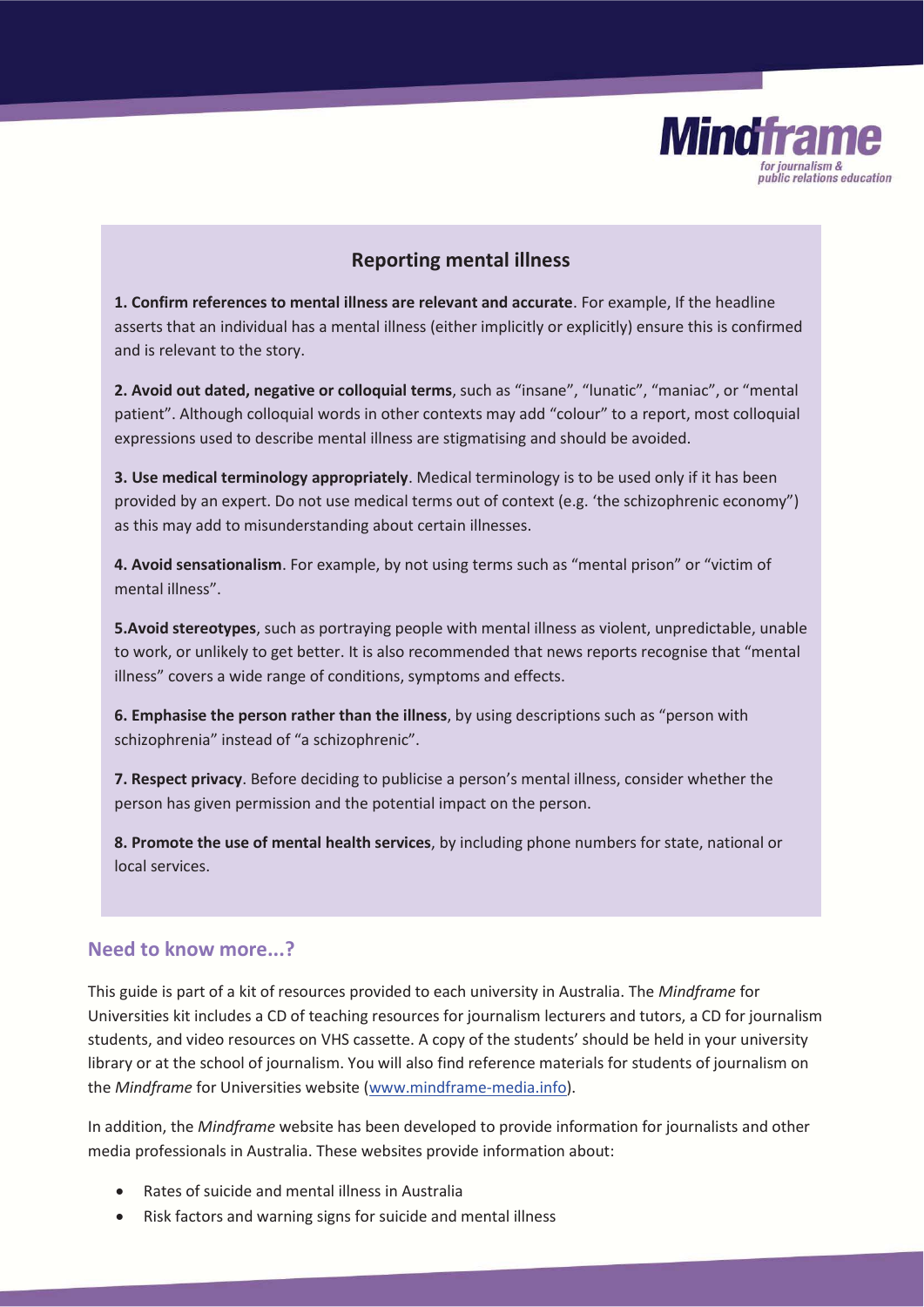

- Symptoms and treatments for different types of mental illness
- Further information about key issues
- Links to useful contacts and organisations

## **Looking after your own health and wellbeing**

This guide is designed to give you some experience in considering issues associated with reporting mental illness and suicide, so you will be better prepared to deal with these issues, both professionally and personally, when you graduate. Topics such as these can be upsetting, or make people feel uncomfortable. Usually, these feelings are temporary and do not cause serious distress. However, if you feel very upset as a result of reading these materials, or because of other problems you are experiencing, and these feelings continue, talk to your lecturer, tutor, or a university counsellor. You could also talk to your GP or call a counselling service such as Lifeline on 13 11 14.